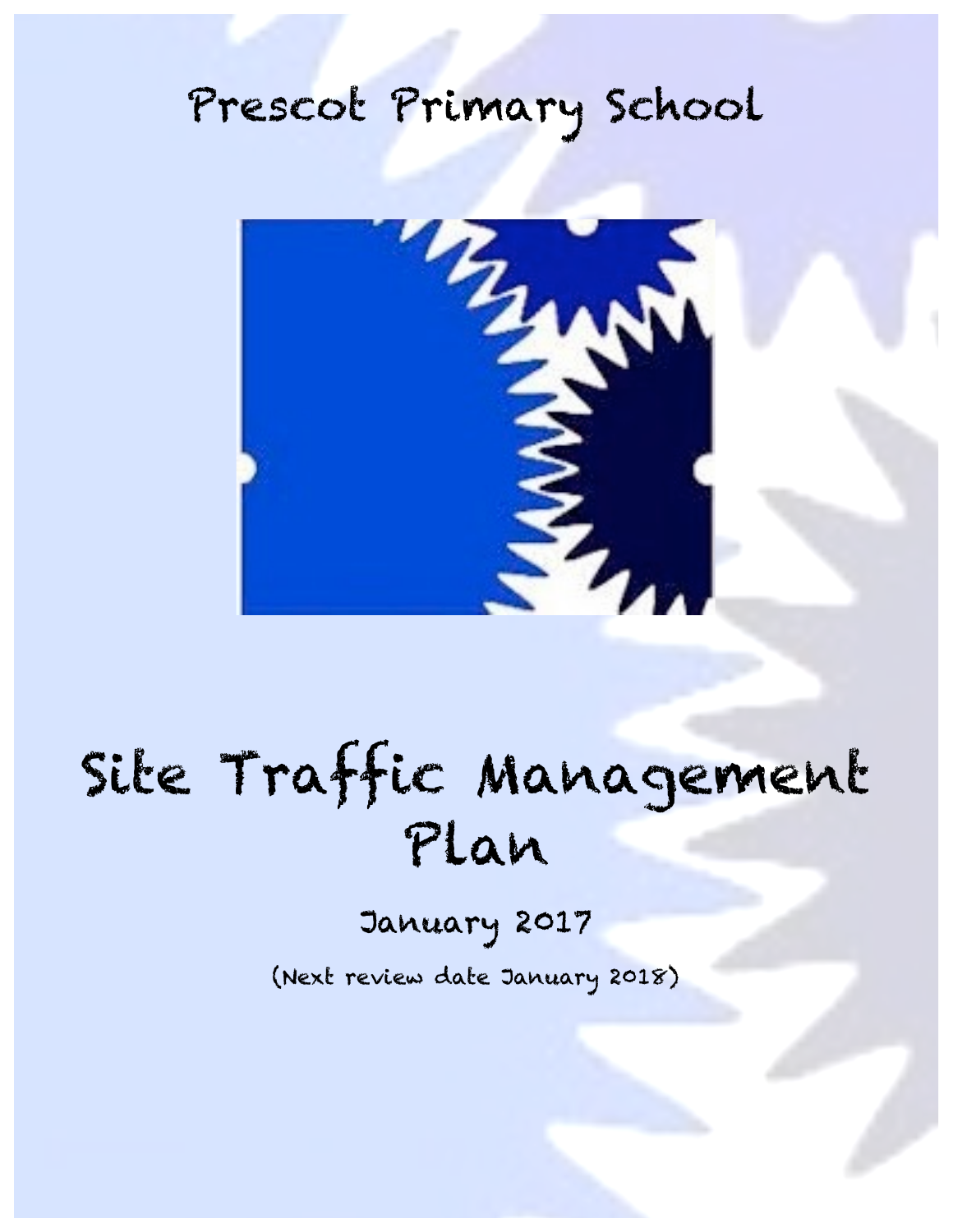- 1. Introduction
- 2. Layout / Access
- 3. Pedestrians
- 4. Pupils / Students
- 5. Staff
- 6. Visitors
- 7. Servicing / Deliveries
- 8. Disabled Access
- 9. Prescot Primary " a good neighbour"
- 10. Management practices
- 11. Kids in bloom<br>12. What we can
- 12. What we can improve<br>13. What we can achieve
- What we can achieve
- 14. Objectives, initiatives and targets<br>15. Action team
- Action team
- 16. Consultation and Data Collection
- 17. Park and Walk Scheme
- 18. Extended services increase
- 19. Incentives
- 20. Parking permit areas
- 21. Internal Promotion
- 22. Conclusion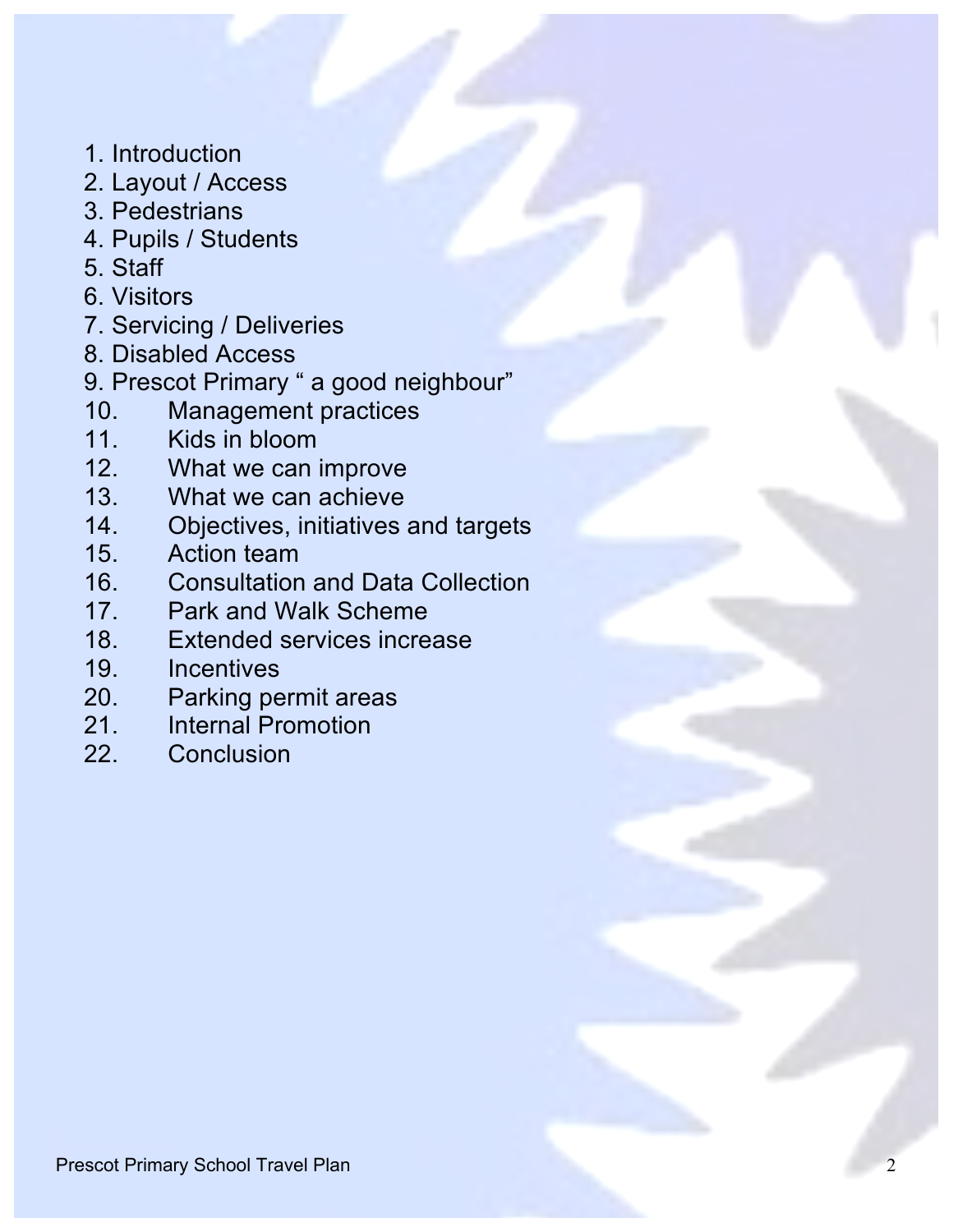#### **Travel Plan Mission Statement**

*"Prescot Primary School is committed to our children's safety and by reducing car usage and dependency throughout the community by encouraging walking. We will generate awareness of the environment in which we live and offer a wider travel choice for our pupils. We will*  encourage our pupils to take every opportunity to look after their *health and be responsible for their own travel choices. We will also look to build close bonds with our neighbours and do our upmost to reduce congestion and ease parking problems for local residents".*

#### **1 Introduction**

We at Prescot Primary School wish to offer the best possible travel choices to our pupils. It is our aim through the Travel Plan to encourage healthy development and focus on safer routes to school. We also aim to ease local congestion at peak times. With this as a priority our School Travel Plan offers a series of practical steps for improving travel choices and children's safety during the school journey. We also aim to offer alternative journey times by offering extended services before and after school.

The School Travel Plan will have many positive aspects:

- Reduce the risk of accidents and dangers on the way to and from school.
- Reduce the levels of congestion outside the school gates and improve safety around our school.
- A quieter and more pleasant school neighbourhood.
- Enable parents and children to choose alternatives to car usages.
- Provide scope for children to gain confidence and travel with friends.
- Give children the opportunity to have a say in decisions that affect them.
- Play a part in reducing the consumption of fossil fuels.
- Linking to our school ethos of Healthy Schools.
- Provide evidence to local residents that the school is committed to improving their environment.
- Encourage parents to participate within the school community.
- Involve pupils and get them to take ownership of the plan.
- To promote walking to school as a social part of the day.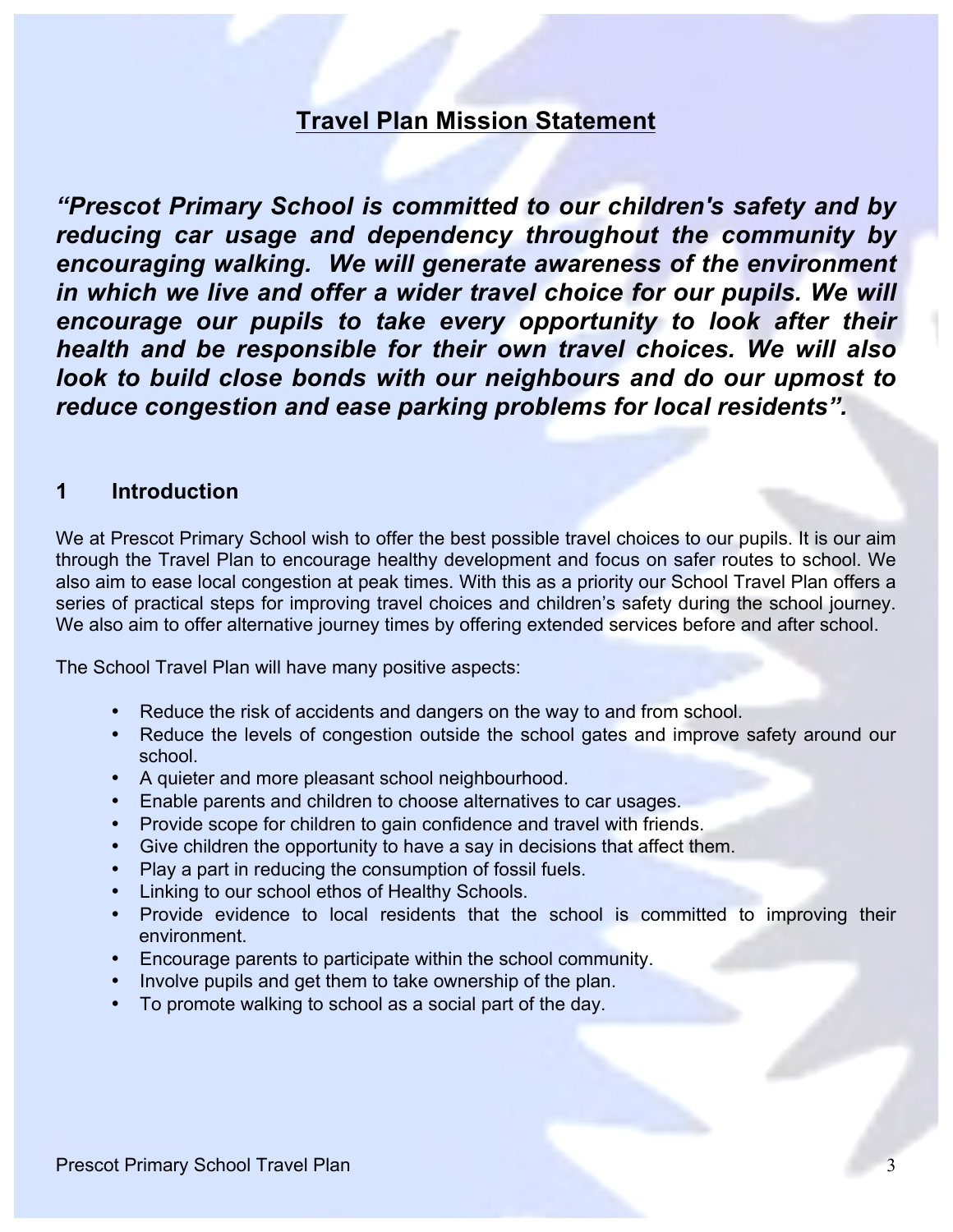#### **2. School Layout / Access**

Prescot Primary School is situated in a built up area of Knowlsey. Accesses to school grounds are from Maryville Road via a Pedestrian Entrance Point

A temporary Residents only Permit parking area has been set up in Maryville and Cliftonville Road. It runs Monday to Friday 8.00 am to 6.00pm. This is a temporary arrangement and is a to be presented to Knowsley Council 14<sup>th</sup> February 2017.

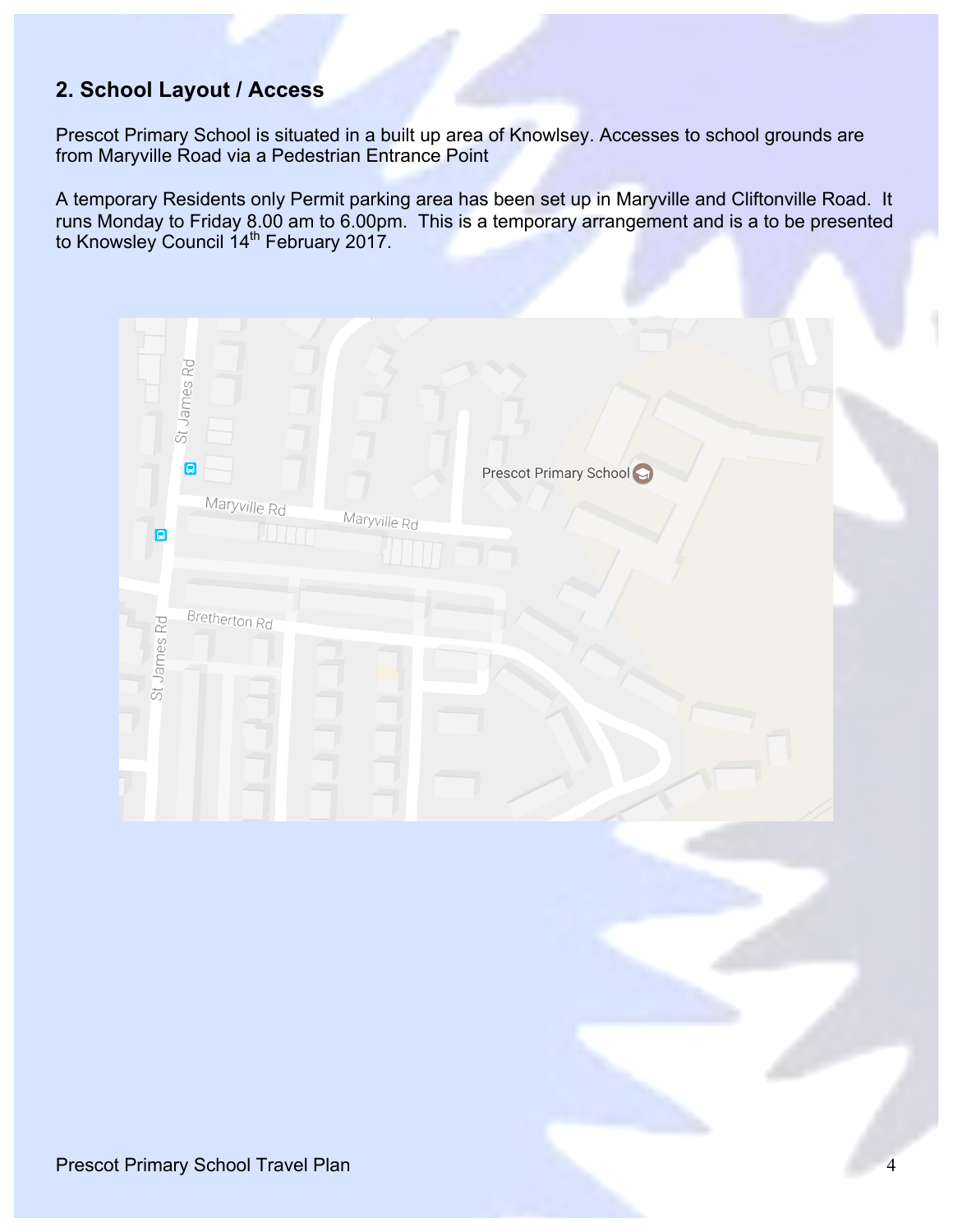#### Prescot Primary School

| <b>Name</b>           | Role                                            |  |  |
|-----------------------|-------------------------------------------------|--|--|
| <b>Stephen George</b> | Headteacher                                     |  |  |
| Lisa Seddon           | <b>Deputy Headteacher</b>                       |  |  |
| <b>Sharon Loftus</b>  | <b>Assistant Headteacher and SENDCo</b>         |  |  |
| Emma George           | <b>Assistant Headteacher for EYFS</b>           |  |  |
|                       |                                                 |  |  |
| <b>Rose Moffatt</b>   | Learning Mentor and Residents Committee Liaison |  |  |
|                       |                                                 |  |  |
| <b>Collette Higgs</b> | <b>Site Manager</b>                             |  |  |
|                       |                                                 |  |  |
| <b>Suzanne Hulme</b>  | <b>Office Manager</b>                           |  |  |

Number on roll: 452 (3 to 11 years) Number of staff: 64 (all staff)

#### **School Address**

Prescot Primary Maryville Road L34 2TA**.**

#### **Tel: 0151 432 7100**

**E-mail: admin@prescotprimary.org.uk @PrescotPrimary http://www.prescotprimary.org.uk/**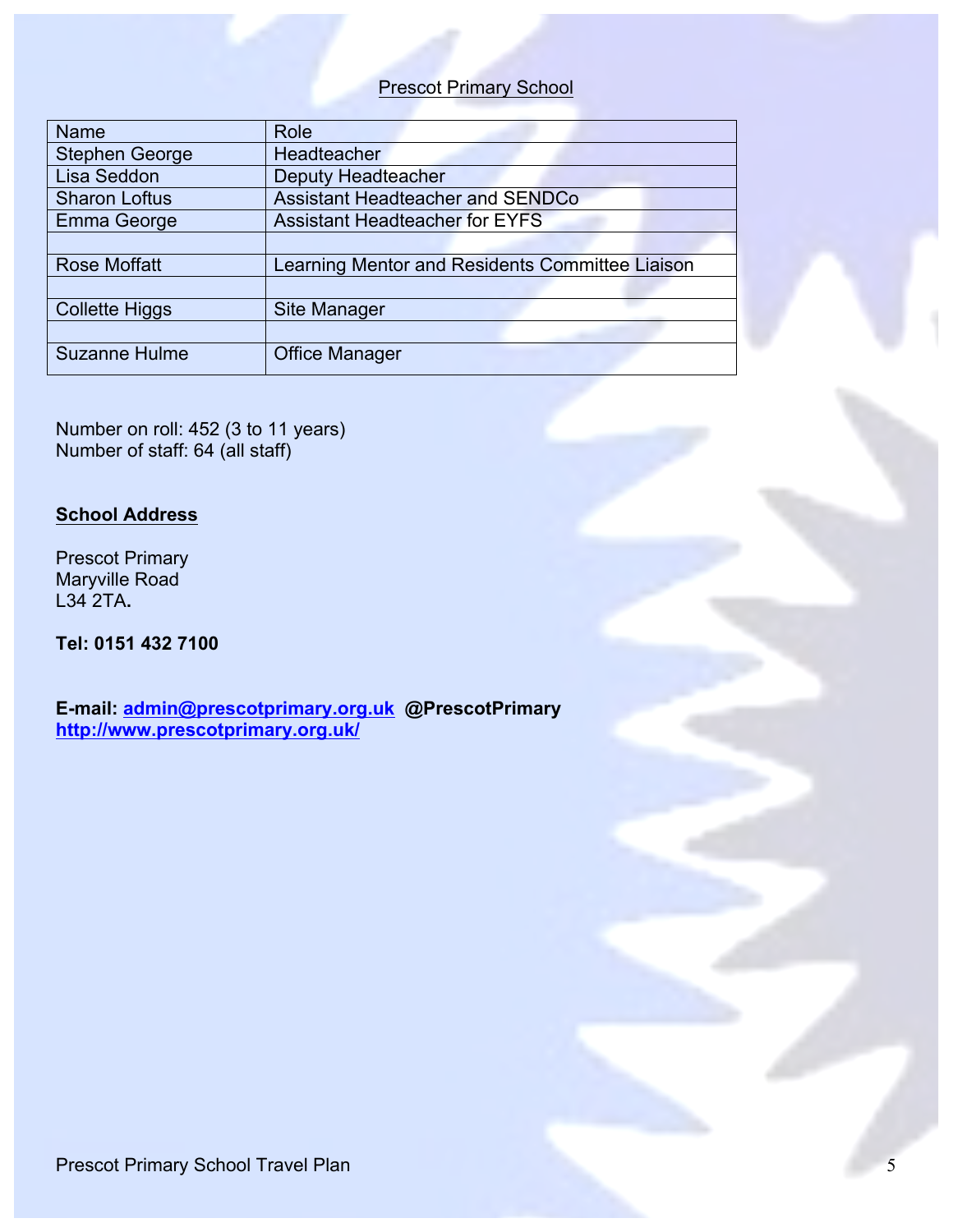#### **3. Pedestrians**

- There is a pavement along Maryville Road and pedestrians should make sure that they use this safely and avoid spilling onto the road. Pupils walking in groups should take this into account and allow other users to pass safely, especially when heading to and from school.
- Pedestrians should only access the school from the designated entry points at the front of the school (Maryville Road) Pedestrians need to recognize that these may be adjacent to vehicular access points that will be in use during peak times and should exercise caution.
- Pedestrians should not use the vehicular access at any time. Please enter through the pedestrian gate. Entry into the school building is through the main set of double doors using the secure entry system.
- Parents and children using Breakfast or After School Club should not enter the school car park in a car until after 4.30pm when the barrier is raised. Pedestrian access to the above clubs is via the main car park and parents are encouraged to escort their children across the car park safely.

#### **4. Pupils**

It is very important that pupils set a good example to others, particularly in the spirit of being a safe school. There are a number of site related areas pupils should be aware of:

- Pupils should be particularly aware that entry into the school grounds via vehicular access points (school car park) is strictly forbidden. Whilst this may seem a quick way into the school, it is a breach of the site rules and compromises personal safety and the safety of others.
- Pupils found to be climbing over railings or walls, not following staff instructions in relation to the site, or not adhering to the contents of this plan will be in breach of the site rules and may be subject to disciplinary action.
- Pupils must not walk on the car park unescorted at any time. Pedestrian access to Breakfast and After School Clubs is via the main car park and parents are encouraged to escort their children across the car park safely.
- When using the footpaths walk! This will avoid accidents and will make you more aware of what is happening around you.
- When entering the school on bike or scooter pupils must dismount when in the school grounds to ensure the safety of other pupils.

#### Drop Off

There is no designated on site drop off for pupils. We advise that pupils being dropped off/picked up by parents should park in the Prescot Leisure Centre car park and accompany their child(ren) .Please do not block the driveways of our neighbours.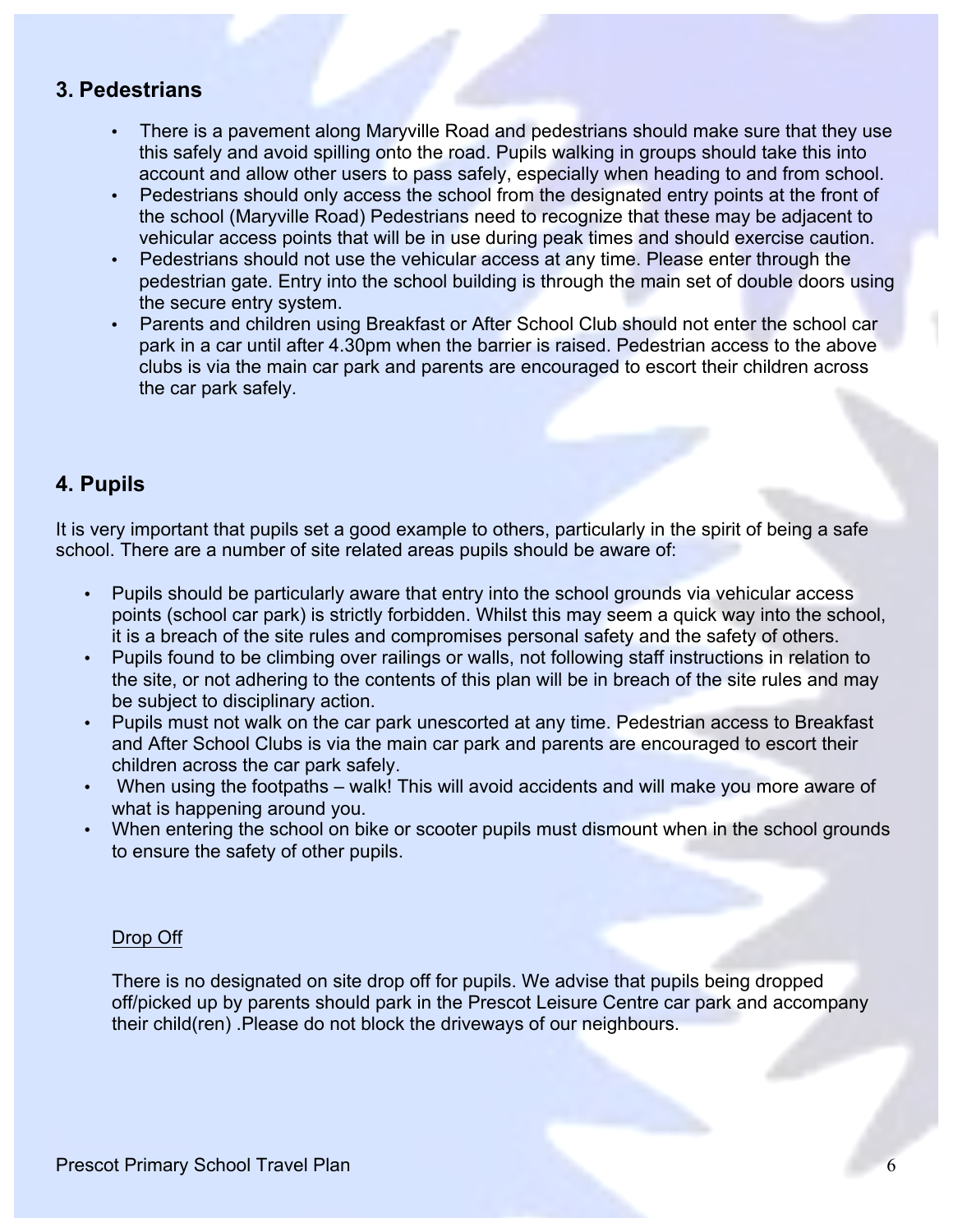#### **5. Staff**

There are two car parks within the school grounds and these are strictly for the use by visitors and school staff. Drivers should proceed slowly within the car parks at all times. Please bear in mind that some young people may have little or no awareness of road safety and you should take account of this.

Staff are expected to act responsibly on the site when parking and accessing the school building. If you are aware of unauthorized use of parking bays, this should be reported via the school receptionist or to the Head teacher who will inform/remind the offending driver of the correct use of the site. There is parking for approx. 30+ cars. Staff/visitors should access the school via the pavements to the main school office. Staff can enter using their key fob.

When entering/leaving the car park, drivers should be aware that pedestrians may be crossing the car park access road.

#### **6. Visitors**

The car park is often busy; however visitors should only park in available bays. Doing so will allow unrestricted movement of other vehicles during the school day or at peak times.

Access into the school is only permitted from the main entrance on Maryville Road. Visitors need to press the security buzzer located by reception and wait for the buzzer to indicate the doors are open. All visitors must report to reception (on the right) and sign in before going anywhere in the school. Visitors may be required to leave a note of their registration number with staff. On departure, visitors should sign out at reception and leave the building by the main entrance door.

If visitors need any advice on access or parking before their visit, please call the school reception on 0151 432 7100.

#### **7. Servicing / Deliveries**

Drivers of service vehicles (if they have not been on the site before or obtained instruction in advance) should report to the reception desk in the main building to advise the nature of their visit and get clarification on where they can park. Drivers may be issued with a copy of this plan for reference or simply be advised of the site rules in relation to the area they are parking at the time.

Where the contractor is on site to carry out works by prior arrangement, please call the school reception on 0151 432 7100 in advance to agree the most suitable parking location.

#### **8. Educational Visits**

For each educational visit, an individual risk assessment is completed. These assessments identify safe places for the children to be picked up and dropped off.

We aim to use coach companies who are familiar with our location and who can help to advise us on the above.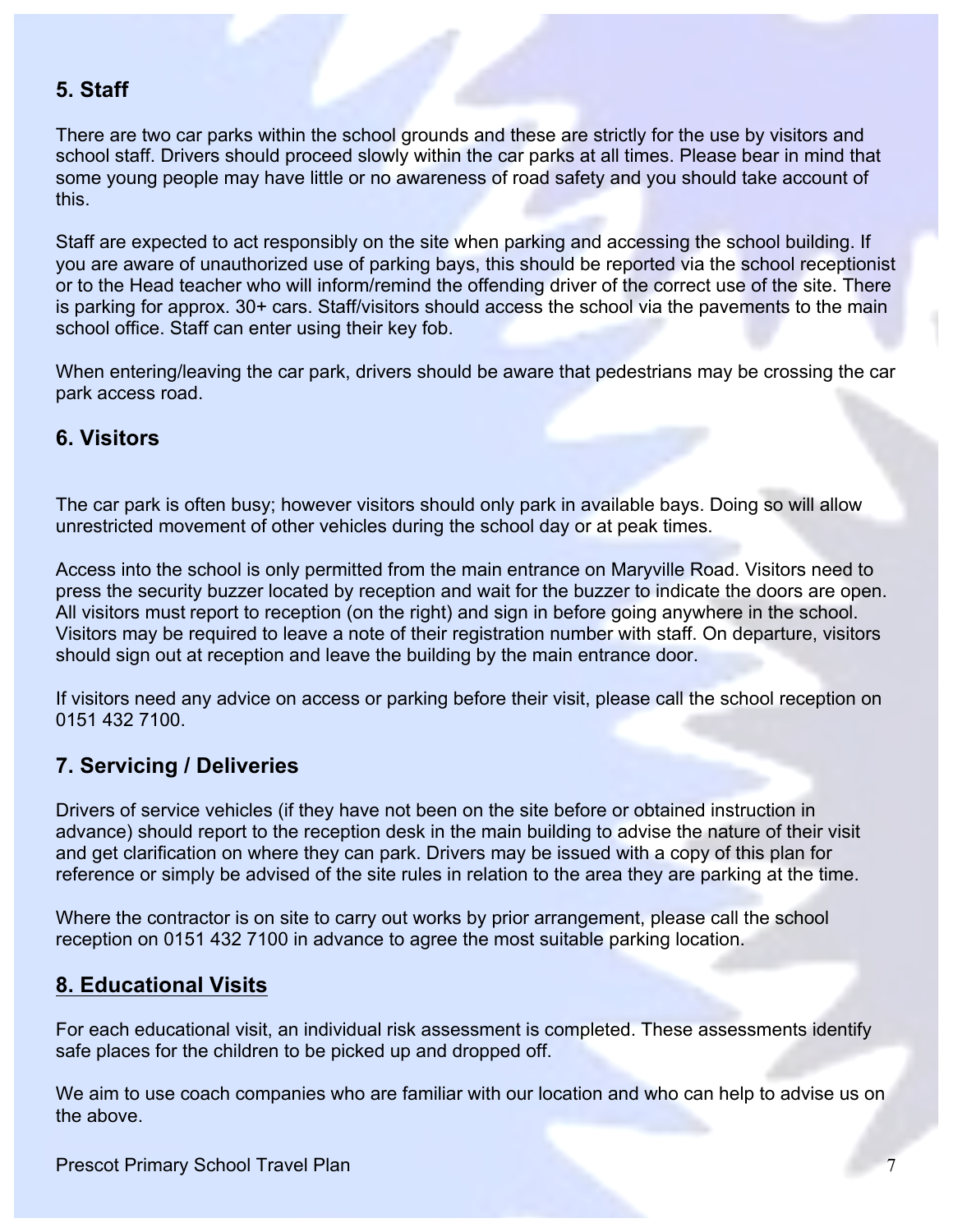#### **9. Disabled Access**

Disabled access is via the ramp at main front entrance. Both sets of doors are operated by a buzzer.

Parking.

We are awaiting confirmation from the local authority to identify the best place to locate this provision.

If visitors, staff or pupils require information on access or any other considerations, they should contact the school reception in the first instance on 0151 432 7100.

#### **9. Prescot Primary: 'A good neighbour'**

The school accepts that parking near the school is not easy. It is important that the school is a good neighbour to local residents. Maryville Road is a main thoroughfare and in constant use during the day. Parents/Carers are encouraged not to park near the school and allow their children to walk the remaining distance if they drop them off further away. However, there is parking at the Prescot Leisure Centre if required, but pupils should be reminded to walk the perimeter of the site and only enter by the dedicated pedestrian access points on Maryville Road.

Parking indiscriminately, such as mounting pavements, double parking, stopping on any yellow lines, obstructing access points to streets and driveways and parking near junctions causes danger to pupils and other road users. Accidents can arise if views are obstructed or pedestrians have to negotiate between parked vehicles. In addition, the roads can become congested which results in frustration and delays to services and ongoing journeys.

Please act responsibly by parking as far away from the school as possible to keep the pupils at Prescot Primary School, local residents and other road users safe.

#### **10. Management Practices**

Key to the on-going monitoring of the plan is the role of school managers and other staff. All staff have a responsibility to make sure that they are acting in such a way as to not compromise the health and safety of themselves or others.

The Site Manager /SLT will endeavour to observe pupils arriving and leaving the school. However situations may arise and this will not always be possible.

#### Monitoring of compliance against this plan

In addition to the supervision arrangements in place, the head teacher will carry out regular inspections to view practices. These inspections will be recorded on the 'site monitoring form' (see appendix A). These records will be retained for 6 months.

Our aim is to see a reduction in car use and safer and healthier ways to travel to school on a daily basis. Monitoring will help us assess how successful our initiatives will be. Every time a new scheme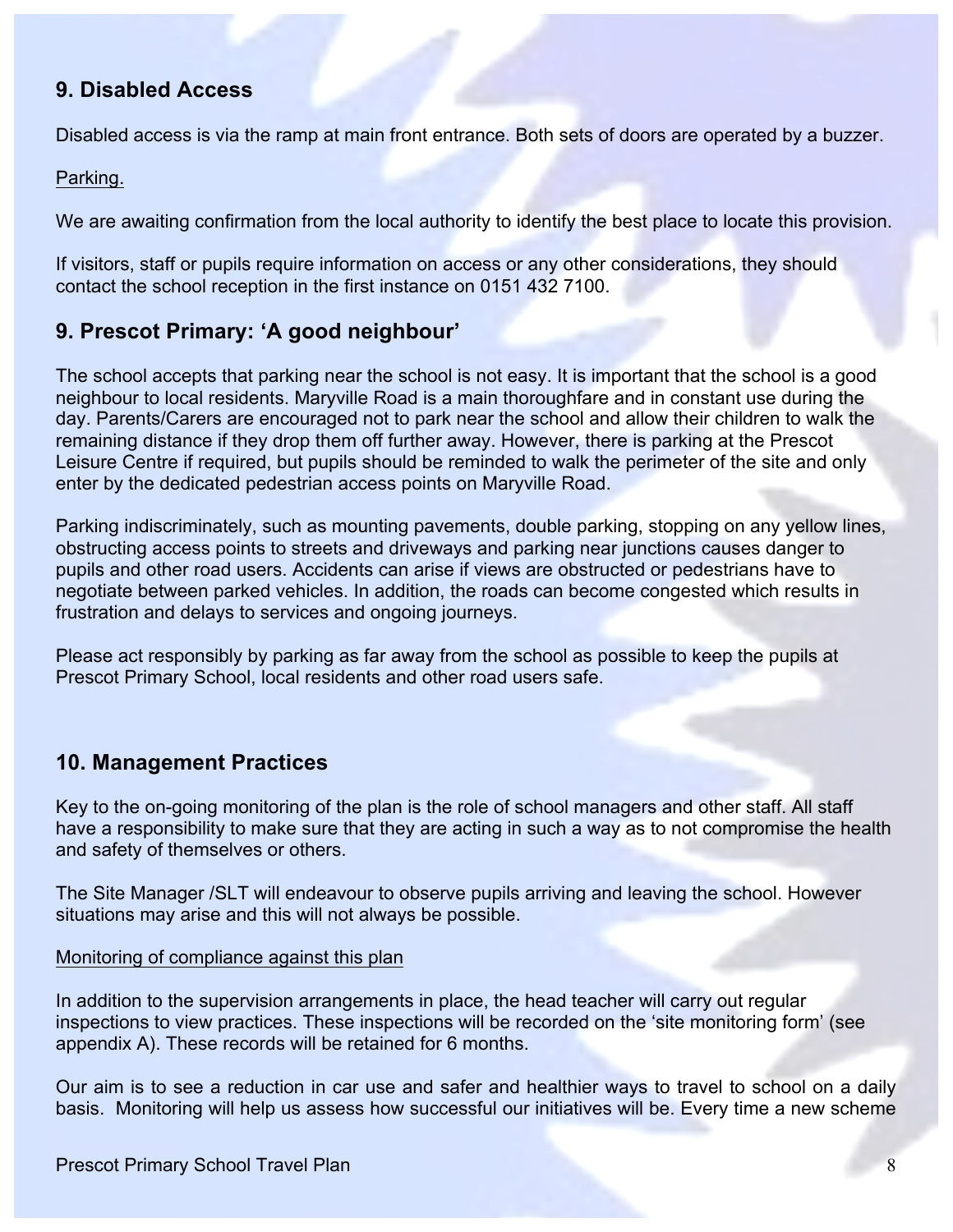is introduced i.e. the 'walking bus', extended services, continual re-monitoring will allow us to evaluate its success and the impact on overall car use.

Where issues arise with vehicular access, taxi/minibus drivers and staffing, these will be dealt with or escalated by the school Office Manager.

#### Non-compliance

If there are concerns or incidents that constitute non-compliance these will be recorded on the form by those monitoring the site and appropriate action will be taken. This includes possible disciplinary action and reports going to Contractor or Service management, which may result in investigative action. On days where there is no monitoring carried out and there is an instance of non compliance, these should be escalated immediately to the Headteacher who will make a record on the form and take appropriate action.

#### **11. Our School Travel Plan will improve children's health**

- Children need the daily exercise that walking or cycling to school can provide.
- Obesity is increasing and is related to inactive lifestyles, our children are amongst the most obese in Europe.
- Regular exercise protects against heart disease, strokes and other related illnesses in later life.
- Sense of wellbeing and achievement through increased independence, responsibility and confidence.
- Reduced traffic fumes can help those with respiratory problems like asthma.
- Research has proven that children learn better when they are prepared by exercise, healthy food and drink.

#### **13. Our School Travel Plan will help us achieve:**

- Practical pedestrian and cycle training events
- Information about public transport
- The development of car sharing schemes
- A car-free school entrance
- A code of behaviour for school users
- Travel awareness as part of the curriculum
- The identification of 'Park and Walk' areas
- Preparing the children to use roads and gain some independence
- A better relationship with the community
- Better knowledge and understanding of roads and how to use them
- Ease on congestion at peak time .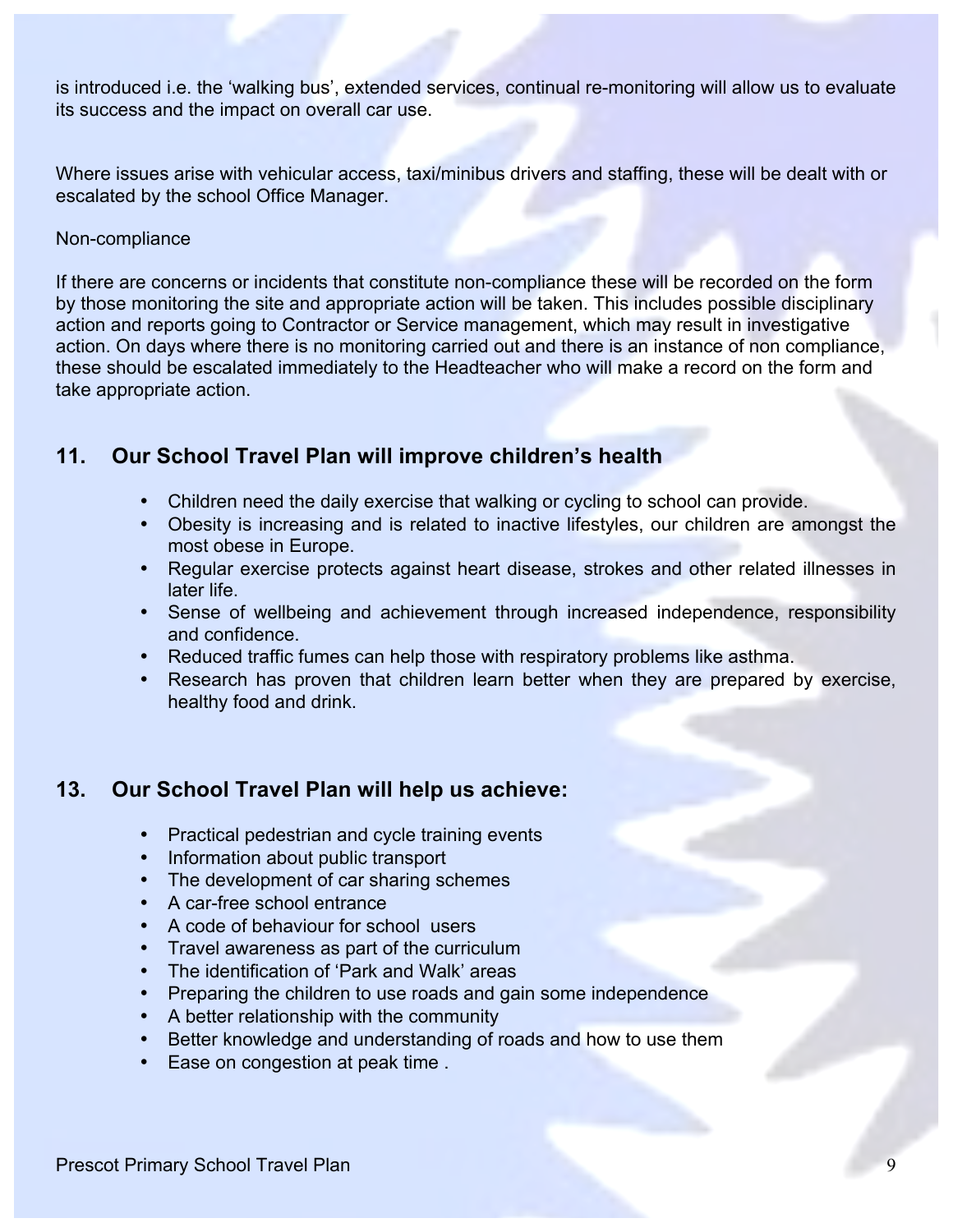The School Travel Plan will enhance the environmental awareness of our school community.

- The School Travel Plan can provide a catalyst for other environmental initiatives.
- The plan can improve the local environment for residents and the school community alike.

We wish to ensure that all avenues are pursued in order to develop a safer environment for our pupils by accessing support and funding. The development of this plan allows us to set long-term targets for the benefit of our pupils

#### 14: **Objectives, Initiatives and Targets**

| <b>Objectives</b>                                                                          | <b>Initiatives</b>                                                                                                | When                     | <b>Responsibility</b>                                            |
|--------------------------------------------------------------------------------------------|-------------------------------------------------------------------------------------------------------------------|--------------------------|------------------------------------------------------------------|
| To encourage more<br>walking to and from<br>school.                                        | 'Funky Feet Fridays'<br>'Wheely<br>Wednesdays'<br>National 'Walk to<br>school' weeks.                             | Spring/Summer<br>Term    | <b>Parent Volunteers</b><br>School, pupils and<br>volunteers     |
| To develop and<br>incorporate<br>pedestrian training<br>into the school safety<br>lessons. | <b>Road Safety</b><br><b>Activities</b><br><b>Curriculum Work</b>                                                 | Straight away<br>Ongoing | Staff, Parents, Healthwise.<br>Knowsley MBC Road<br>Safety Team. |
| Develop the school<br>grounds to ensure<br>safety.                                         | <b>Improved Safer</b><br>access points for<br>pedestrians<br>Footpath<br>improvements<br>Lighting<br>improvements | Ongoing                  | <b>KMBC</b>                                                      |
| Share the travel plan<br>with the school<br>community                                      | <b>Newsletters</b><br><b>Twitter</b><br>Website<br><b>Assemblies</b><br>Minutes of meetings                       | Ongoing                  | <b>SLT</b>                                                       |